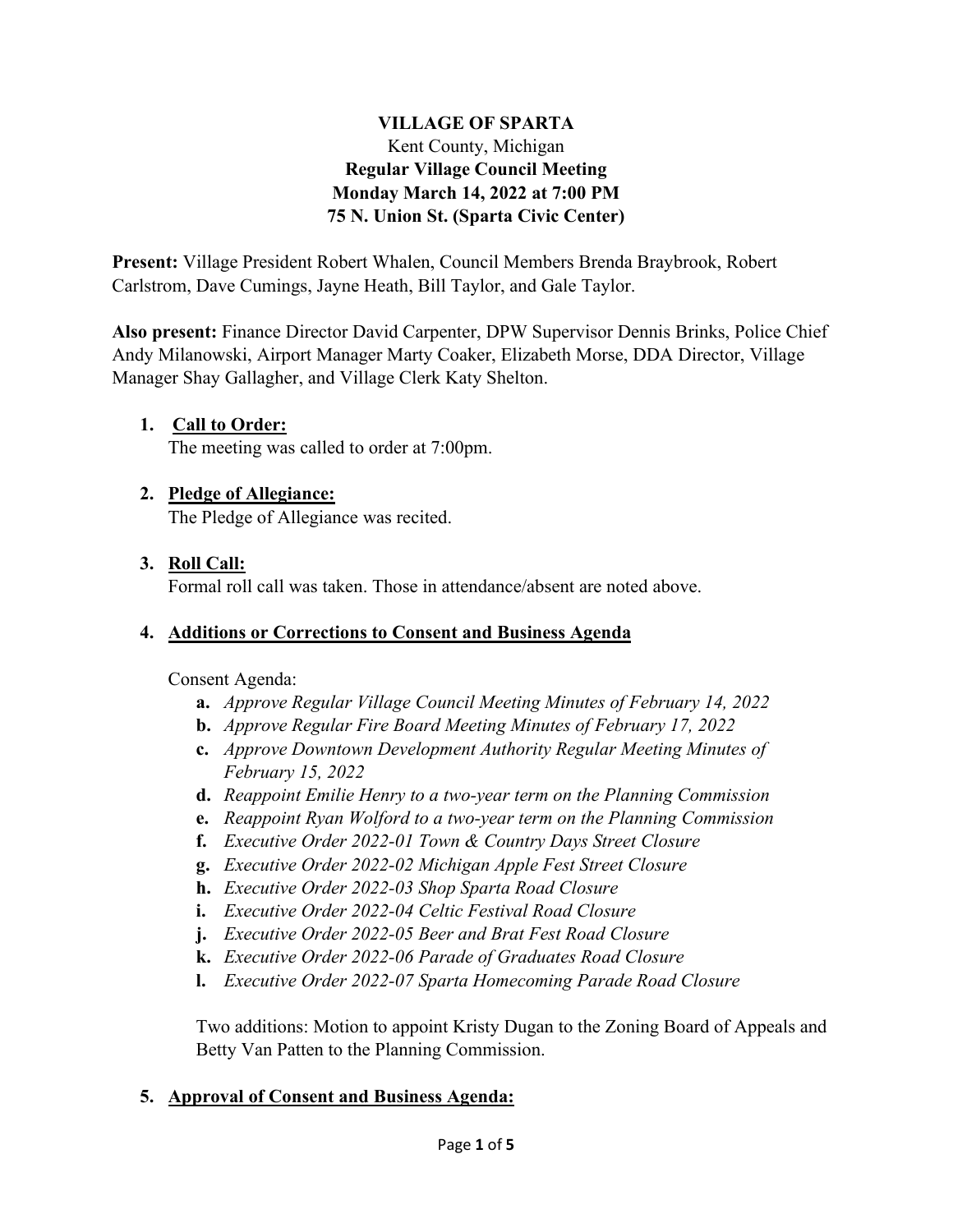## **Motion:**

Motion made by Heath with a second by Carlstrom to approve. Motion passed unanimously.

## **6. Public Comment for Agenda Item**

Please Note: This Public Comment portion of the meeting is reserved for comment on agenda items.

None.

# **7. Public Hearing**

**a.** None.

# **8. Old Business**

**a.** None

# **9. New Business**

- **a.** Village Stormwater Ordinance: This will update our current stormwater ordinance and allow us to receive a new stormwater permit. A handout was provided that gives background information and includes all details involved with updating this ordinance.
- **b.** Airport Hangar Discussion: Airport Director Marty Coaker gave a brief description of this project. It would involve expanding the hanger to house 7-9 more aircraft of mid to large size at a cost of approximately \$900,000. The airport committee supports this expansion. The consensus from the Council was to move forward with the initial stages of this project which involves soliciting bids for demolition and construction and investigating financing options.
- **c.** Civic Center HVAC Award: Motion was made by Braybrook with a second by Cumings to award the bid to replace the Civic Center HVAC system to Northwest Mechanical in an amount not to exceed \$22,571.00. Motion passed unanimously.
- **d.** R-4 District Amendment: This amends the recent change made to increase the density within the R-4 District for multi-family developments. This amendment will remove the language that limits the number of multi-family dwellings per acre. Motion made by Carlstrom with a second by Braybrook to approve this amendment. Motion passed unanimously.
- **e.** 465 S. Union St. Rezoning Request: Tesa Tape is in the process of completing the purchase of an additional 1.94 acres from Sparta Schools. This rezoning request would change the current zoning from R-1 to L-1 light industrial. Motion made by Cumings with a second by Gale Taylor to approve. Motion passed unanimously.
- **f.** Tesa Tape Easement Update: This involves an Amendment to the Utility Easement between the Village of Sparta and Tesa Tape. It would allow Tesa Tape to build a driveway/parking area within the easement area, however, the Village still retains the right to access our utility, and the Village is not responsible for the repair costs should we need to access the utility under the driveway/parking area.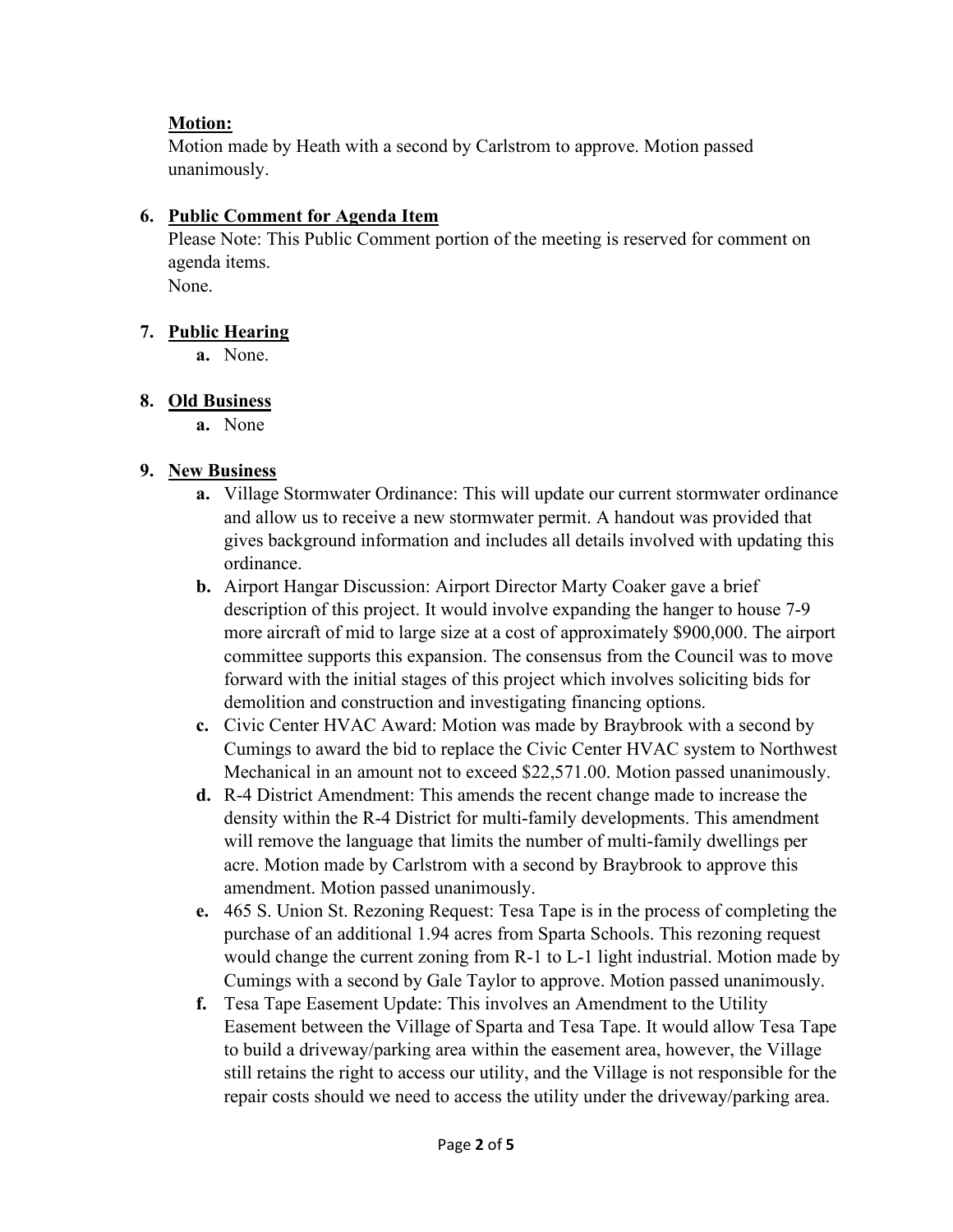Motion made by Heath with a second by Braybrook to approve this. Motion passed unanimously.

- **g.** Spring Cleanup Award: Motion made by Gale Taylor with a second by Cumings to award this to Pitsch Company. Motion passed unanimously. There was a consensus from the Council to NOT allow mattresses to be accepted at the Cleanup. The estimate cost for the cleanup is approximately \$10,000.
- **h.** Kent County Community Action Low-Income Household Water Assistance Program: This program provides financial assistance to low-income households with public utility payments. Motion made by Heath with a second by Carlstrom to allow the Village Manager to execute an agreement with Kent County Community Action to enter into the Low-Income Household Water Assistance program. Motion passed unanimously.
- **i.** Traffic Control Order 2022-01: Following the implementation of the truck route ordinance last year, the Village is now looking to install "No Thru Truck" signs on roadways within the Village. Motion made by Braybrook with a second by Heath to approve this order. Motion passed unanimously.
- **j.** Event Assistance Request: DDA Director Elizabeth Morse gave an update on future events within the Village. She mentioned that she was very concerned about public safety at the events and requested DPW and Police Department assistance at the events. The consensus from the Council was to provide that assistance while also seeking to minimize overtime from Village employees.
- **k.** Arches Parking Lot Stage: Elizabeth Morse detailed this request. The DDA would like to construct a permanent stage in the Arches parking lot for the musical acts that will be performing all summer. The estimated cost is about \$20,000. Council member Gale Taylor expressed concerns about the reduction of parking spots. Other Council members discussed all the various parking options throughout the Village. There was a consensus from the Council to move forward with this project.
- **l.** Social District Request: Elizabeth Morse discussed this. Because of COVID-19, a lot of restaurants offered food and drink "to go" only. Although most places now offer in house dining and drinking, people have gotten used to buying beverages and taking them outside in order to enjoy the various activities that are offered in the Village. This proposed Social District would allow customers to purchase an alcoholic beverage from the four recommended license holders (Angela's, Trini's, the Eagles Club, Brick Haus, and Garden Patch) and consume the beverage on public property within the District, They see this as an economic development tool that will enhance customer and pedestrian activity in downtown Sparta. The consensus from the Council (it was not unanimous) was to go forward with this plan.

### **10. Village Manager & Department Reports:**

Finance Director David Carpenter asked about supplying chrome books (tablets) to Council members in order to disseminate information rather than relying on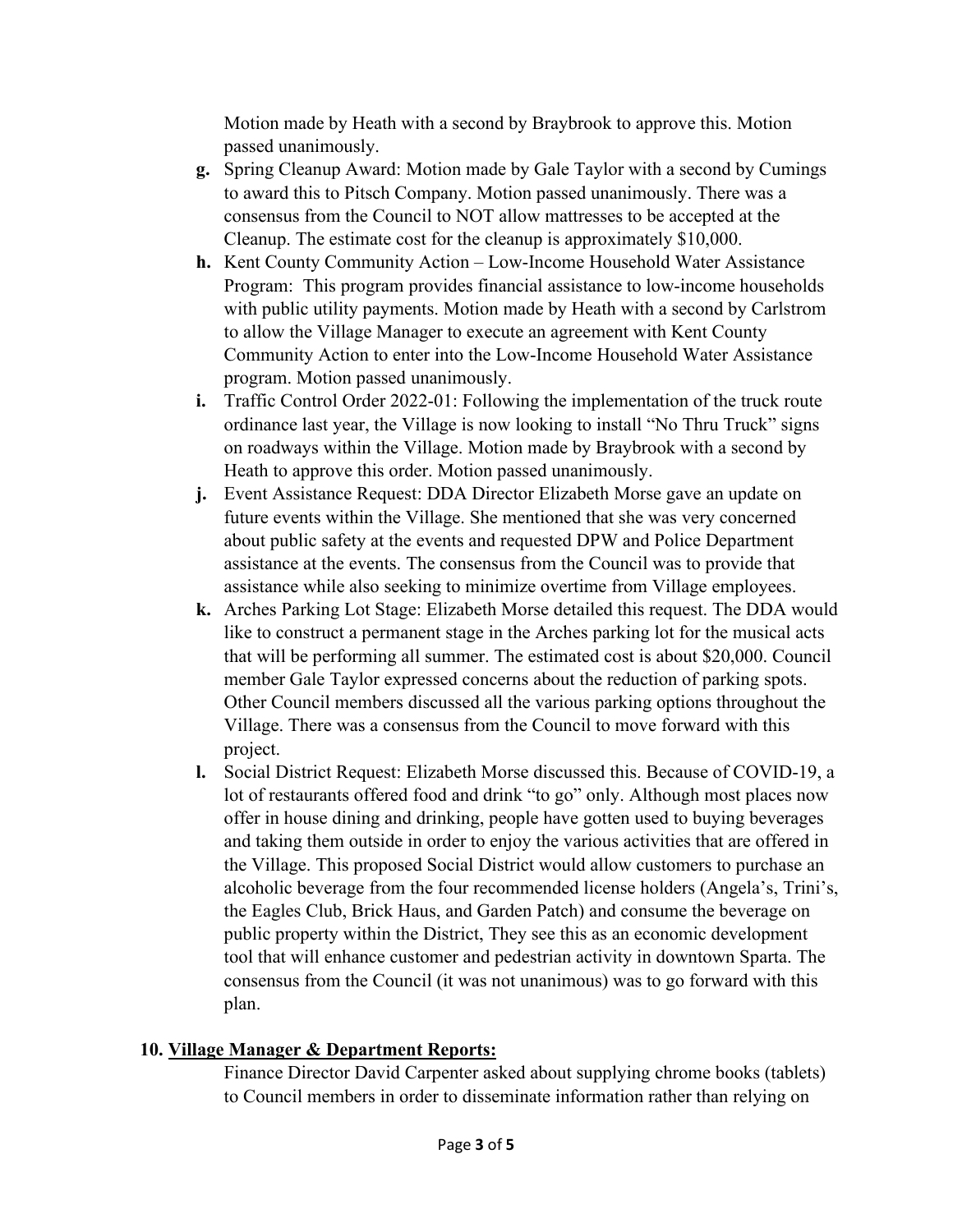hard copies. He mentioned that this would be a cost savings. The Council members were split over this.

Airport Manager Marty Coaker mentioned that the plans for the upcoming work on the airport lighting system look fantastic. He estimates a fall start on the improvements.

Village Manager Gallagher reported on the site tour of the Old Orchard facility. He stated that there is a suspected direct connection to the Village's sanitary sewer system and that overflow accidents are flowing into the Village system. Adam Philipp from Infrastructure Alternatives and DPW Supervisor Dennis Brinks will coordinate dye testing in the area near Old Orchard process wastewater storage tanks. Village Manger Gallagher will give updates to the Council as he receives them. He also discussed the graph that was given to the Council members regarding stormwater infiltration.

### **11. Communications:**

None.

### **12. Payment of Bills**

| February 2022 Payables               |              |
|--------------------------------------|--------------|
| (101) General Fund                   | \$36,125.79  |
| (202) Major Street Fund              | \$12,094.27  |
| (203) Local Street Fund              | \$5,891.23   |
| (230) Civic Center                   | \$1,962.37   |
| (401) Sidewalk Fund                  | \$0.00       |
| (581) Airport                        | \$32,080.52  |
| (590) Sewer Department Fund          | \$30,969.62  |
| (591) Water Department Fund          | \$21,350.71  |
| (592) Sewer Capital Improvement Fund | \$0.00       |
| (593) Water Capital Improvement Fund | \$0.00       |
| (661) Equipment Rental Fund          | \$1,813.15   |
| (378) 2008 USDA Sewer Debt           | \$0.00       |
| Total                                | \$142,287.66 |

Informational:

| $(206)$ Fire Department | \$59,141.31 |
|-------------------------|-------------|
|-------------------------|-------------|